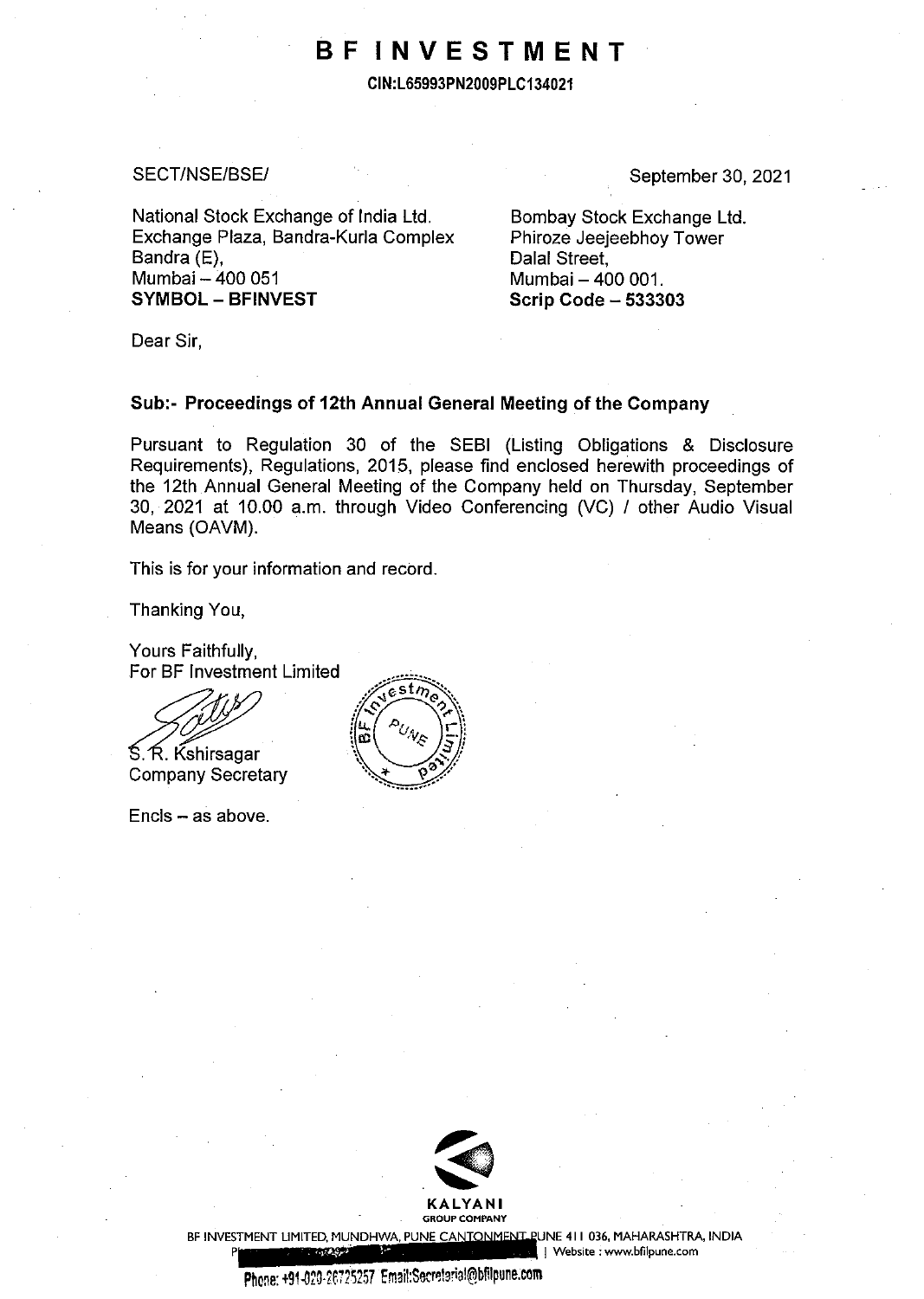### **BF INVESTMENT**

**CIN:L65993PN2009PLC134021** 

### **PROCEEDINGS OF THE 12TH ANNUAL GENERAL MEETING OF THE COMPANY HELD ON THURSDAY. 30TH SEPTEMBER. 2021**

The 12th Annual General Meeting (AGM) of BF Investment Limited was held on Thursday, September 30, 2021 at 10.00 A.M. through Video Conferencing (VC) / Other Audio Visual Means (OAVM).

Mr. S. R. Kshirsagar, Company Secretary welcomed the members and briefed the members about participation and voting at the meeting through VC I OAVM and confirmed that the requisite quorum is present for the meeting.

Since Mr. A. B. Kalyani, Chairman of the Company is travelling, the Board requested to Mr. B. S. Mitkari to Chair the Meeting.

After that Mr. B. S. Mitkari Chaired the meeting. The Chairman welcomed the members and as the requisite quorum was present, called the meeting in order. The Directors present, introduced themselves.

The Chairman informed that the Statutory Auditors, Secretarial Auditors, CEO/CFO and Company Secretary are also participating in the AGM through Video Conferencing from their respective locations.

The Chairman informed that due to spread of COVID-19 and social distancing norms, the AGM is held through VC I OAVM, which is in compliance with the directions issued by Ministry of Corporate Affairs and SEBI. Since this AGM is being held through Video Conferencing without physical attendance of Members at a common venue, the requirement of appointing proxies by the Members is not applicable. The Registers and documents referred to in the AGM Notice were available for inspection of the members on the Company's website.

With the permission of the members, Notice of the AGM was taken as read. Since there were no audit qualifications by Statutory Auditors, with the permission of the members, Auditor's Report was taken as read. The Chairman informed that Secretarial Audit Report is attached to the 12<sup>th</sup> Annual Report.

The Chairman then delivered the speech.

Since no member was registered as 'Speaker', the Chairman proceeded with the following resolutions, set out at Sr. No.1 to 2 in the Notice of AGM dated August 11, 2021: .

#### ORDINARY BUSINESS :

1) To consider and adopt :

a) the audited standalone financial statements of the Company for the Financial Year ended March 31, 2021, the reports of the Board of Directors and Auditors thereon.